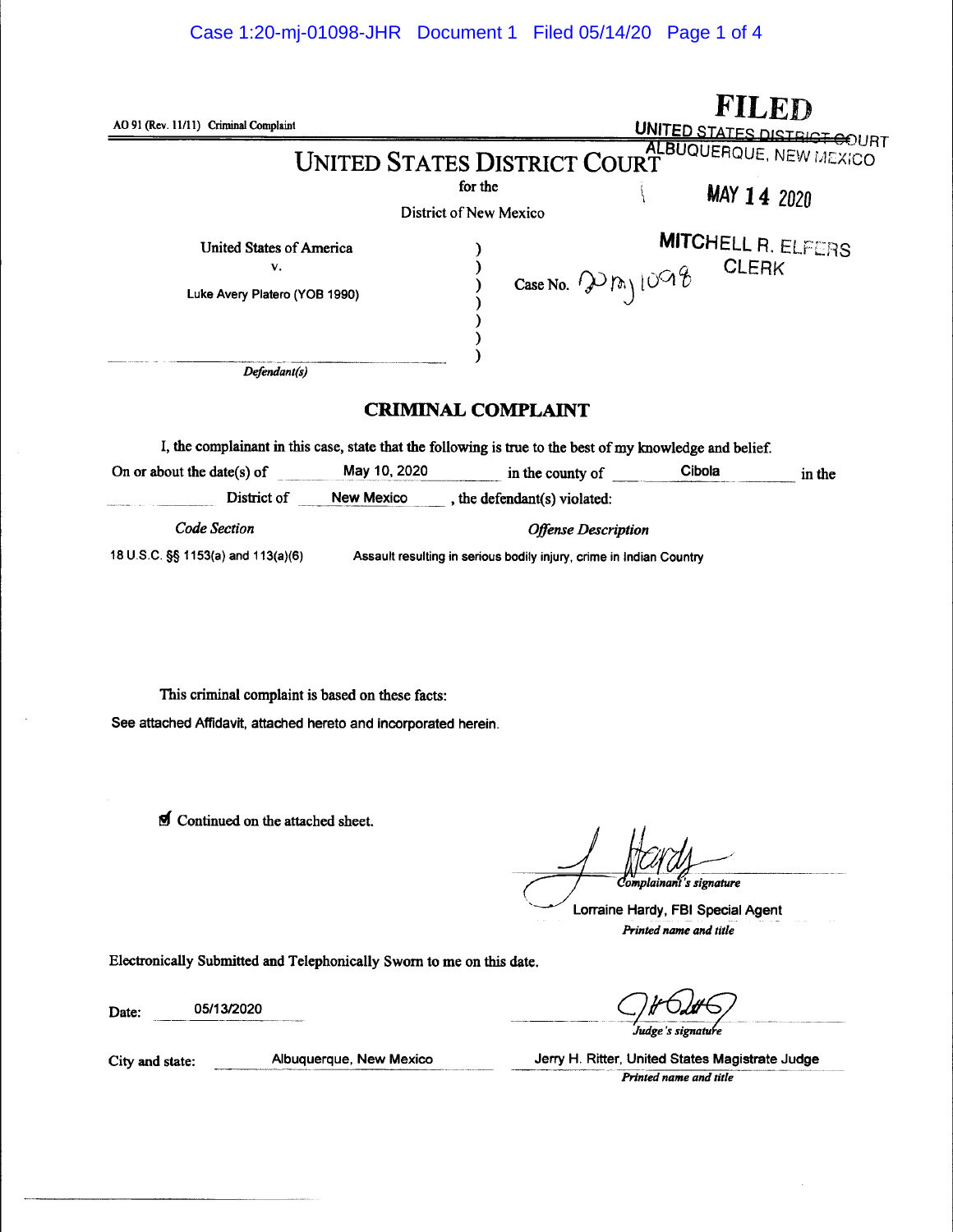## AFFIDAVIT IN SUPPORT OF CRIMINAL COMPLAINT AND ARREST WARRANT

#### **INTRODUCTION**

I, Lorraine Hardy being duly swom, depose and say:

l. <sup>I</sup>am employed as a Special Agent with the Federal Bureau of Investigation (FBI) and have been a law enforcement officer for more than 5 years. I am currently assigned to the Albuquerque Violent Crime Task Force. I primarily investigate violent repeat offenders, armed robberies, gangs and Indian Country Crimes. My investigative training and experience includes, but is not limited to, interviewing subjects, targets, and witnesses, writing and executing search/arrest warrants, conducting surveillance, analyzing records and collecting evidence.

2. This affidavit is submitted in support of an arrest warrant and criminal complaint charging LUKE AVERY PLATERO with violations of Title 18 U.S.C. §§ 1153(a) Crimes in Indian Country and 113(a)(6) Assault resulting in serious bodily injury.

#### **CURRENT INVESTIGATION**

3. On May 10,2020, at approximately 3:30 a.m. a Navajo Tribal Police Officer K.A. (YOB <sup>1983</sup>) was flagged down on Route 7071by N.T. (YOB 1969) , a friend of LUKE PLATERO (YOB 1990). N.T. told the Officer that PLATERO had called her and told her he had beat up K.P. CYOB 1970) (herein after referred to as John Doe) and needed an ambulance. N.T. told the Officer where John Doe lived.

4. Behind a residenoe at Rural address 1176, Route 707l,To'Hajiilee, New Mexico 87026, the Officer discovered a man, later identified as John Doe, laying in the back yard between a camping trailer and a truck covered in blood with visible injuries to the head. The Officer called for an ambulance and started looking for the subject. The subject, later identified as PLATERO, was found inside a vehicle nearby. PLATERO admitted to the Officer that he assaulted John Doe with a baseball bat.

 $\mathbf{1}$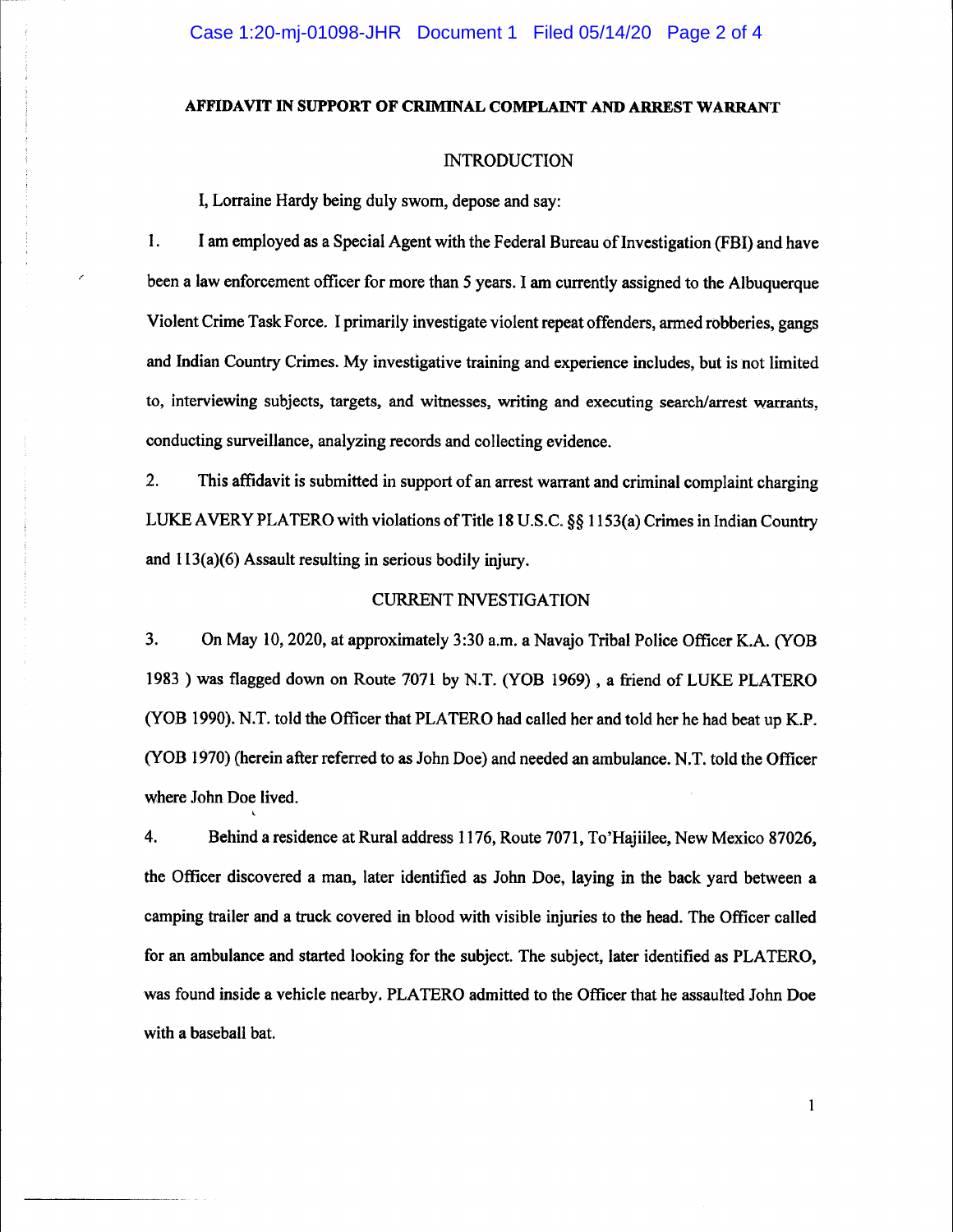# AFFIDAVIT IN SUPPORT OF CRIMINAL COMPLAINT AND ARREST WARRANT

5. PLATERO was arested and transported to the Crown Point Jail for Tribal charges of Aggravated Assault and Possession of Alcohol. PLATERO told the Officer the metal baseball bat that was used in the incident was in the back of the vehicle he was found in. PLATERO gave verbal consent for the Officer to retrieve the baseball bat. The Officer recovered the bat and booked it into evidence at the Navajo Tribal Police Department.

6. John Doe was transported by ambulance to UNMH with serious head injuries, to include two substantial brain bleeds, concussion, and blood loss- John Doe underwent emergency surgery and is in critical condition.

7. PLATERO was mirandized and interviewed at the Crown Point Jail. PLATERO stated that the John Doe came at him first with a bat but PLATERO was able to avoid him. John Doe seemed drunk and was not able to make contact with PLATERO. John Doe continued coming at PLATERO and PLATERO stated he didn't want to deal with the John Doe anymore so he picked up a fist sized rock and hit the John Doe in the baok of the head with it. John Doe fell down to the ground. PLATERO stated he had a lot of rage inside from previous altercations with the John Doe. PLATERO picked up the bat and hit the victim in the head, arms, and legs with it several times. PLATERO left the victim on the ground and later called a neighbor for help.

8. John Doe and PLATERO are both recognized tribal members of the Navajo Nation. The incident took place within the exterior boundaries of the To'Hajiilee Reservation of the Navajo Nation, which is Indian Country.

 $\overline{2}$